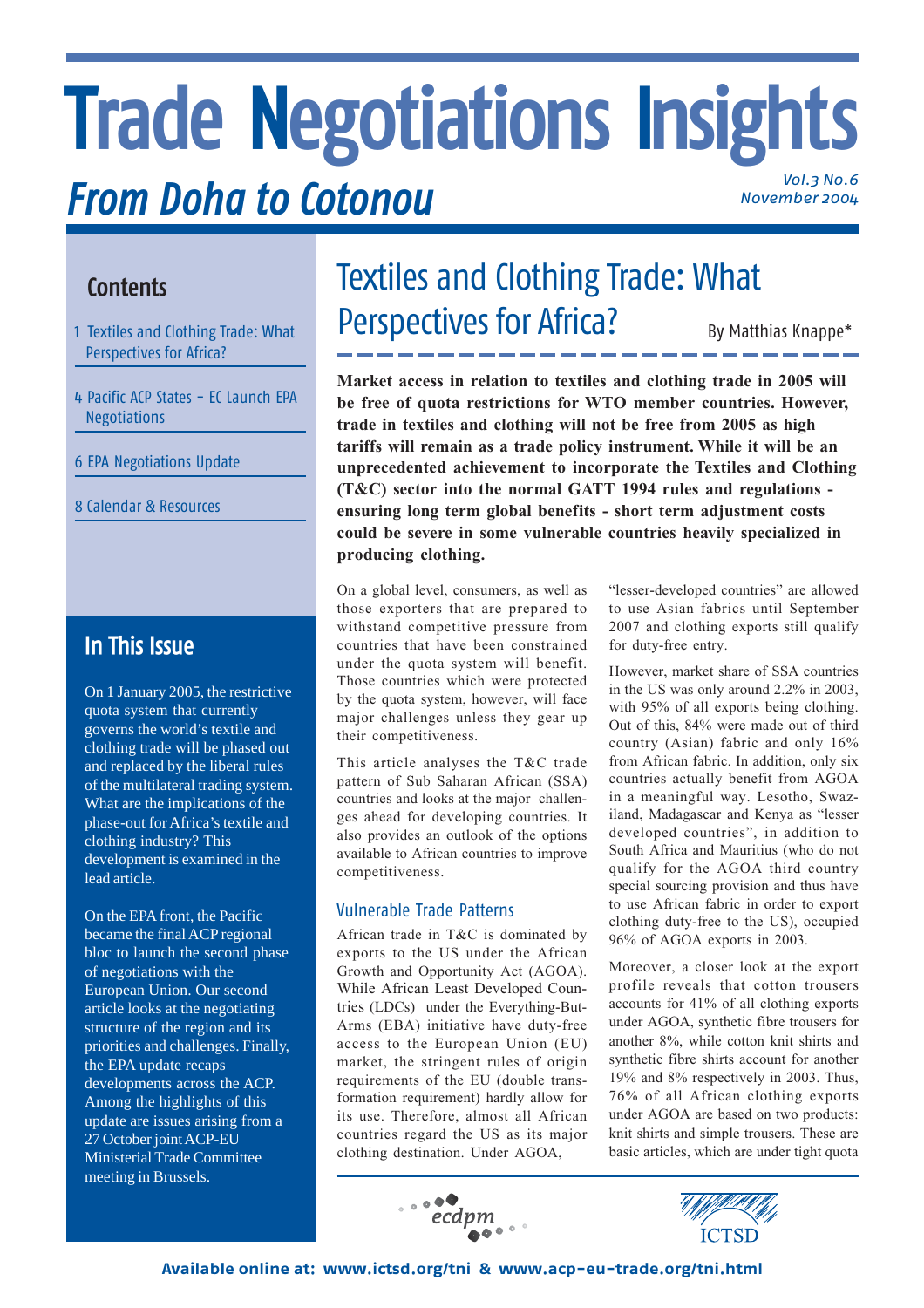constraints in Asian countries. Despite this protection and the quota-free and duty-free market access, African producers could not develop a diversified export range of products. With the removal of quotas, African producers will have difficulties to compete with Asian competitors, despite their duty-free advantage.

Finally, the enterprise structure of the sector in Sub Saharan Africa is characterised by large investments from Asian manufacturers, which invested to avoid quotas and to benefit from dutyfree market access. Investors in these "foot-loose" industries could leave any time if business was no longer lucrative. African countries would need to find sustainable means to link local industries to foreign investors in long-term partnerships. Moreover, African countries are facing six major challenges to sustain essentially clothing exports after 2004 as detailed below.

#### **The removal of quotas: ensuing challenges for developing countries**

The first challenge is directly related to the removal of quotas and post WTO Agreement on Textiles and Clothing (ATC) issues affecting trade flows. While it is difficult to paint a precise picture of the global textiles and clothing market after 2004, the use of quotas, the exploitation of already liberalised categories, and the existence of a critical export mass are some indicators of the potential winners and losers of the quota phase-out.

Developing countries that are not under quota constraints will face intense competition, which they have not experienced previously. Major international buyers are unlikely to source from a country, which has no vertically integrated industry and cannot offer a full service approach, including logistics and supply management solutions.

#### **Preference erosion and trade in textiles and clothing**

While T&C are not immediately negotiated under the Doha Development Agenda (DDA), the outcome of the Non Agricultural Market Access (NAMA) Negotiations will have implications for T&C trade. The DDA states that particular emphasis should be given to reduce high tariff, tariff peaks and tariff escalations. This is exactly the situation that one presently finds in T&C trade. Thus, depending on the applied formula and subsequent tariff cuts, preferences

will be eroded for those countries, which benefit from preferential market access.

In addition, major importing countries have granted improved market access under bilateral and regional free trade agreements that provide selected countries with competitive advantages. This tendency has resulted in regionalisation of trade in textiles and clothing and a complex patchwork of international trade agreements. As quotas are phased out, there may be more concessions granted than before, rendering trade even more complex. Overall, more than 280 regional trade agreements have been notified to the GATT/WTO.

For the future export performance of LDCs to the major markets, nonreciprocal preferential market access conditions, including easy to fulfil rules of origin requirements, are important elements to assist these countries in maintaining their clothing exports. Highly flexible rules of origin as foreseen under the Canadian preferential scheme for LDCs or the "third country fabric sourcing provision" under AGOA are good examples.<sup>1</sup>

"Developing countries that are not under quota constraints will face intense competition, which they have not experienced previously"

The proposed change in the Generalised System of Preferences (GSP) of the EU could cushion the expected negative effects of the quota phase-out. While the US GSP scheme does not provide any additional duty reductions for T&C imports, the EU provides duty reductions of up to 20% for eligible countries.

In addition, the EU is presently revising its current GSP system, to introduce a new one as from January 2006. The EU Commission proposes to target GSP benefits to countries most in need such as LDCs. The system, including regional cumulation and rules of origin requirements, will be simplified and a new

"GSP+" system introduced, providing tariff preferences to countries with special development needs.

Finally, product graduation principles will be simplified. The EU has proposed to withdraw GSP benefits for countries that have more than 12.5% EU market share, which, in T&C, is the case for China and could soon be the case for India.<sup>2</sup> This means that African competitors will have to pay full duty and thus, the relative protection of Africa producers in the EU will increase.

#### **The threat of antidumping and countervailing duty measures**

A third challenge is the likely rise in antidumping (AD) and countervailing duty measures (CVM), which will pose a real threat to successful developing country exporters. As there is a risk of a sudden downward pressure on export prices following the removal of quotas, due to the fact that quota prices (rents) will disappear, many developing countries fear that major importing countries could use this to invoke antidumping cases.

The use of antidumping measures could sharply reduce the benefits of liberalization, as they are non-transparent and unpredictable. Just the announcement of possible antidumping investigations can make buyers hesitant to place future export orders because of uncertainty over whether antidumping duties will be imposed in the future, an effect known as 'trade chilling'.

The consequences for developing countries, however, will depend on the status of the countries and industries. While such trade remedies are likely to be targeted at large countries with integrated T&C industries such a China, India, Pakistan, Indonesia, etc., smaller countries could benefit from some protection against these countries, if trade remedies are used.

Since its WTO membership in December 2001, China has very successfully penetrated major T&C markets, to an extent that many countries fear that China will dominate all major markets. The only hope many small supplying countries feel they have is that new quotas are being introduced against China, which is temporarily possible under the special safeguard provisions stipulated in the China's WTO accession protocol. Two different safeguards could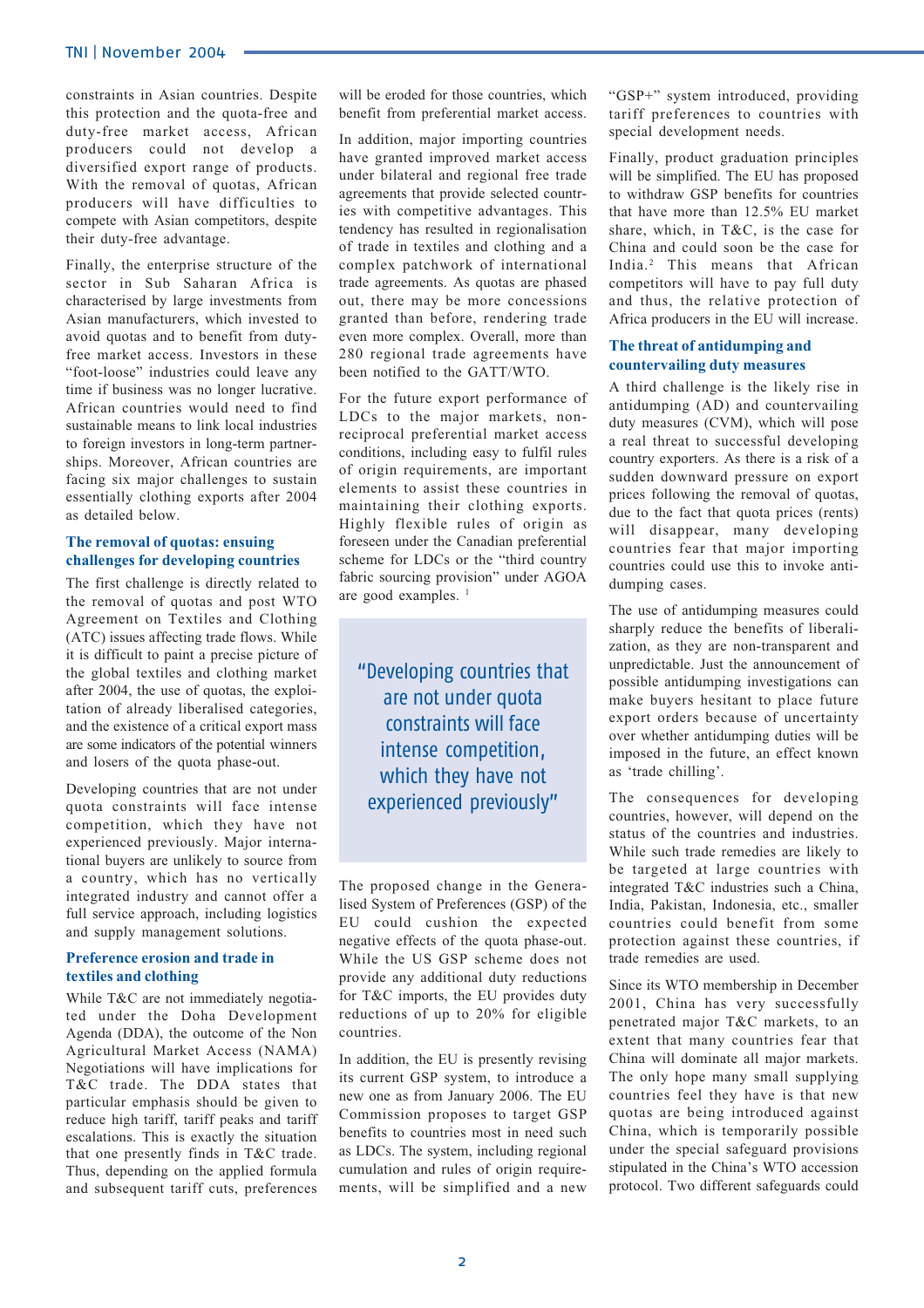be applied i.e. (i) T&C specific safeguards valid until December 2008, and (ii) product specific safeguards, which can be utilised for all kinds of products, including T&C, valid until 10 December 2013. However, these Chinaspecific safeguards can only be applied by an importing country if the country can show that there is "existence or threat of market disruption and the role of products of Chinese origin in that disruption".<sup>3</sup>

"Cotton growers, ginners, fabric manufacturers and clothing manufacturers in different parts of the continent need to collaborate to do business"

#### **The likelihood of strict enforcement of other rules**

The fourth challenge is the imposition of new rules by importing countries at the trade policy and enterprise level. While these rules were developed independently from the quota system, their enforcement is likely to increase with the quota phase-out. Under preferential market access agreements, e.g. under AGOA, it is the role of the US Customs and Border Protection (CBP) to ensure that no transhipment of third country apparel takes place. In order to ensure this, CBP verifies, at the enterprise level, whether declared productions have actually taken place. This increases the transaction costs of those enterprises that benefit from preferential treatment such as under AGOA.

US CBP Trade Partnership Against Terrorism can also have a negative effect on competitiveness for manufacturers located in countries that have difficulties to comply with new security measures. This will be the case in many LDCs. Buyers will discriminate against those enterprises that do not have approved security, as they want to know that their goods will be cleared through customs on a timely basis.

Environmental standards are likely to be more enforced including the intro-

duction of new standards, which could have a negative effect on the market access possibilities for developing countries and economies in transition. One example for a possible trade-restrictive TBT/SPS non-tariff barrier is a new system called REACH (Registration, Evaluation and Authorization of Chemicals) that the EU is considering to introduce and implement. Moreover, eco-labelling requirements as well as corporate codes of conduct to ensure social responsibility are likely to increase in importance after 2004, as buyers, due to their increased bargaining power, can enforce these rules more stringently.

#### **The development of the African cotton sector**

The fifth challenge is the development of the cotton sector in Africa and possibly value added products along the T&C value chain. Due to the initiative of West African cotton producing countries to challenge cotton subsidies by mainly developed countries, the issue of cotton has become an integral part of the agricultural negotiations under the DDA (market access aspect). In addition, African cotton producing countries received the commitment of developed countries to assist them in developing this sector (development aspect).4

While many African countries envisage the development of an entire value chain for T&C from cotton fibre production to clothing, numerous experts doubt that it would be feasible. Many African countries do not seem to have a comparative advantage in the very capital and technology intensive textile sector.

#### **Challenges posed by the second-hand clothing industry**

Finally, second-hand clothing imports have hindered the development of local T&C industries in many African countries. From the T&C perspective second-hand clothing imports should be abandoned as they destroy already vulnerable domestic markets. However, it is a political decision whether to support a domestic T&C industry or to provide access to inexpensive clothing to the vulnerable part of the population.

#### Some Recommendations for Africa

From the above analysis it becomes clear that SSA counties would need to develop a strategic approach to face the challenges ahead. Moreover, due to the small size of the industry in almost all countries, a regional or sub-regional approach might seem necessary to improve the competitiveness of the T&C sector in the region.

Some African countries, in particular SADC countries, are looking into the feasibility of de-veloping an integrated value chain from cotton towards clothing production. Cotton growers, ginners, fabric manufac-turers and clothing manufacturers in different parts of the continent need to collaborate to do business along a regional value chain to be finally able to penetrate the major clothing markets.

This sub-regional, or regional, approach is needed in order to help African countries comply with the rules of origin for market access of clothing products imposed by the world's major markets and thus benefit from business opportunities.

This would not only increase trade within Africa but would also facilitate access to the major clothing markets, especially in light of major changes expected from 2005 onwards when textiles quotas are phased-out. To facilitate such an approach, the above considerations could be factored within the framework of already existing regional integration initiatives.

#### **Endnotes**

\* Senior Market Development Officer, Market Development Section, International Trade Centre UNCTAD/WTO Geneva, Switzerland

<sup>1</sup> UNCTAD, Assuring Development Gains form the International Trading system and Trade Negotiations: Implications of ATC Termination on 31 December 004, September 2004. p 17

2 See http://europa.eu.int/comm/trade/issues/ global/gsp/index\_en.htm

3 WTO WT/MIN(01)3 Report of the working party on the accession of China.

4 See for instance the Council Conclusions (adopted on 27 April 2004) on Agricultural Commodity Chains, Dependence and Poverty and an EU-Africa Partnership in Support of Cotton Sector Development, http://tradeinfo.cec.eu.int/doclib/docs/2004/may/ tradoc\_117087.pdf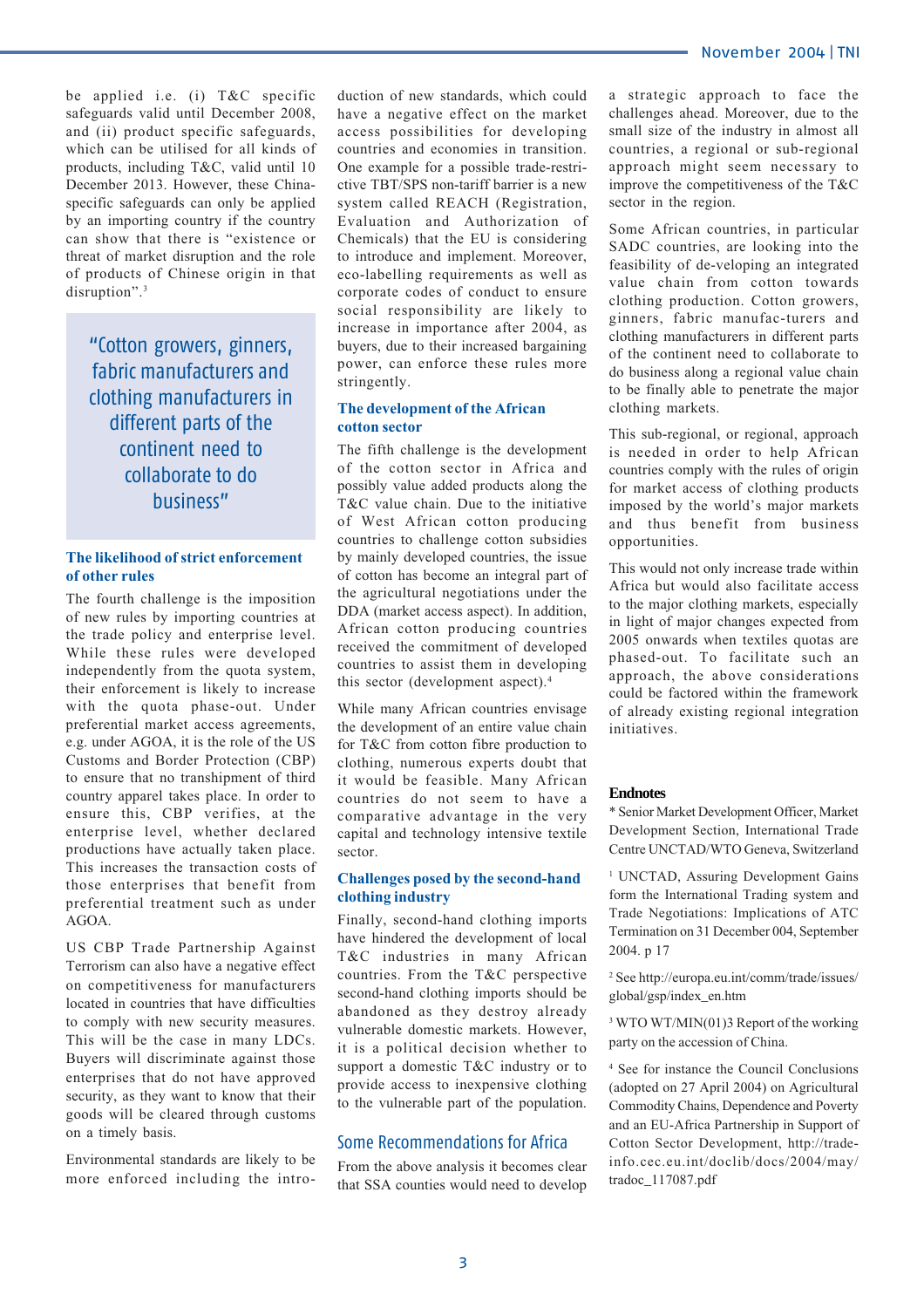# Pacific ACP States – EC Launch EPA Negotiations

The Pacific ACP (PACP) States<sup>1</sup> and the European Commission (EC) launched their Economic Partner**ship Agreement (EPA) negotiations and held their first ministerial-level negotiating session in Nadi, Fiji, on 10 September 2004. A joint road map2 was agreed between the two parties that will set the course for negotiations under the Cotonou Agreement over the next several years. According to the road map the following principles, among others, are to guide EPA negotiations; the Pacific ACP-EC EPA must be an instrument for development, complement regional integration, preserve the PACP's existing preferential market access arrangements into the EC, and take account of the different needs and levels of development among the PACP states.**

#### The Pacific ACP States

The region's overall approach to the EPA negotiations can best be understood in the context of a number of special characteristics of the 14 PACP States. These include their small size, geographical dispersion, isolation from major markets and sources of supply, vulnerability to natural forces such as cyclones, and limited land-based natural resources.3

At the same time, however, PACP States have long shared common cultural links and historical traditions. These affinities have translated into broad regional cooperation in various spheres including, in 2000, the Pacific Island Countries Trade Agreement (PICTA) that establishes a free trade area (FTA) among them. Articulating shared values, Pacific Leaders in a Special Retreat in April 2004, adopted a regional 'Vision' and a course of action towards a Pacific Plan, including seeking partnerships with neighbours and beyond to develop the region's knowledge, improve its communications and ensure a sustainable economic existence for all.4

## Phase I and Preparations for Phase II EPA Negotiations

PACP States participated actively in Phase I EPA negotiations and supported decisions taken by the ACP Council of Ministers in October 2003 to continue negotiations on diverse issues and establish an ACP-wide follow-up mechanism for Phase II.<sup>5</sup>

Rather than launch Phase II negotiations soon after the Second ACP-EC Ministerial Meeting, however, PACP States opted to defer their launch in order to concentrate on preparatory activities. A Regional Action Plan was approved that included undertaking numerous key sectoral studies (e.g.

Fisheries, Investment, Services) and consultations conducted by the Pacific Islands Forum Secretariat in each PACP State to promote understanding of key issues and facilitate formulation of national positions on those issues.

PACP States also agreed on both a road map to guide preparations for and participation in Phase II negotiations as well as procedural guidelines for Phase II negotiations. A key feature of the road map is an outreach programme coordinated by the Pacific Islands Forum Secretariat, the PACP States' region integration organisation, to ensure regional information-sharing and encourage policy development and harmonisation throughout the negotiation process.

Under the procedural guidelines, PACP Trade Ministers together constitute the primary EPA policy and decisionmaking body. The Regional Negotiating Team (RNT) has central responsibility for the conduct of negotiations and comprises Ministers from the Cook Islands, Fiji, PNG, RMI, Palau, Samoa, Tonga and Tuvalu. Ministers from Fiji, PNG, Samoa, Tonga and Tuvalu will be leading spokespersons for the negotiations. The overall lead spokes-person is the Hon. Kaliopate Tavola, Minister of Foreign Affairs and External Trade of Fiji; the alternate lead spokes-person, the Hon Hans Joachim Keil, Minister of Commerce, Industry and Labour of Samoa.

Supporting the RNT are PACP Ambassadors in Brussels and the Pacific Trade Experts Advisory Group, the latter charged with advising the RNT on EPA policy matters and establishing technical working groups to formulate draft concrete negotiating positions on specific EPA issues. Under the RNT will be negotiating groups (comprising of senior trade officials and experts) that will address specific issues such as fisheries, investment, services, tourism, trade in goods, and capacity-building requirements.

### The Launch of Phase II Negotiations

At the launch of the negotiations, PACP Leaders stressed that the challenge facing both sides in building the new partnership is to translate the goals of the Cotonou Agreement into a practical instrument of enduring economic and trade co-operation. This required recognition that partnership building is a long-term process and that PACP States have different capacities and capabilities. They highlighted the unique challenges facing the PACP States, including the need for EC support for Fiji's sugar industry, and the importance of the EU-ACP relationship for the PACP States. They also stressed the synergies between the EPA and the above Vision articulated by Pacific Leaders in April 2004, including the critical link between trade and development.

The EC Commissioner for Trade Mr Pascal Lamy re-emphasised that EPAs do not fall within the logic of classical bilateral trade negotiations but are about regional integration and development. Market access issues would only be discussed towards the end of the negotiations and, where necessary, maximum flexibility would be applied concerning, for example, asymmetry or transition periods. He ensured PACP States that the very special circumstances of the region would be factored into the final equation when jointly establishing the EPA.

### First Negotiating Session

The first negotiating session, held following the formal launch, featured broad policy statements by the PACP States' Lead Spokesperson, Minister Tavola, and the EC's Commissioner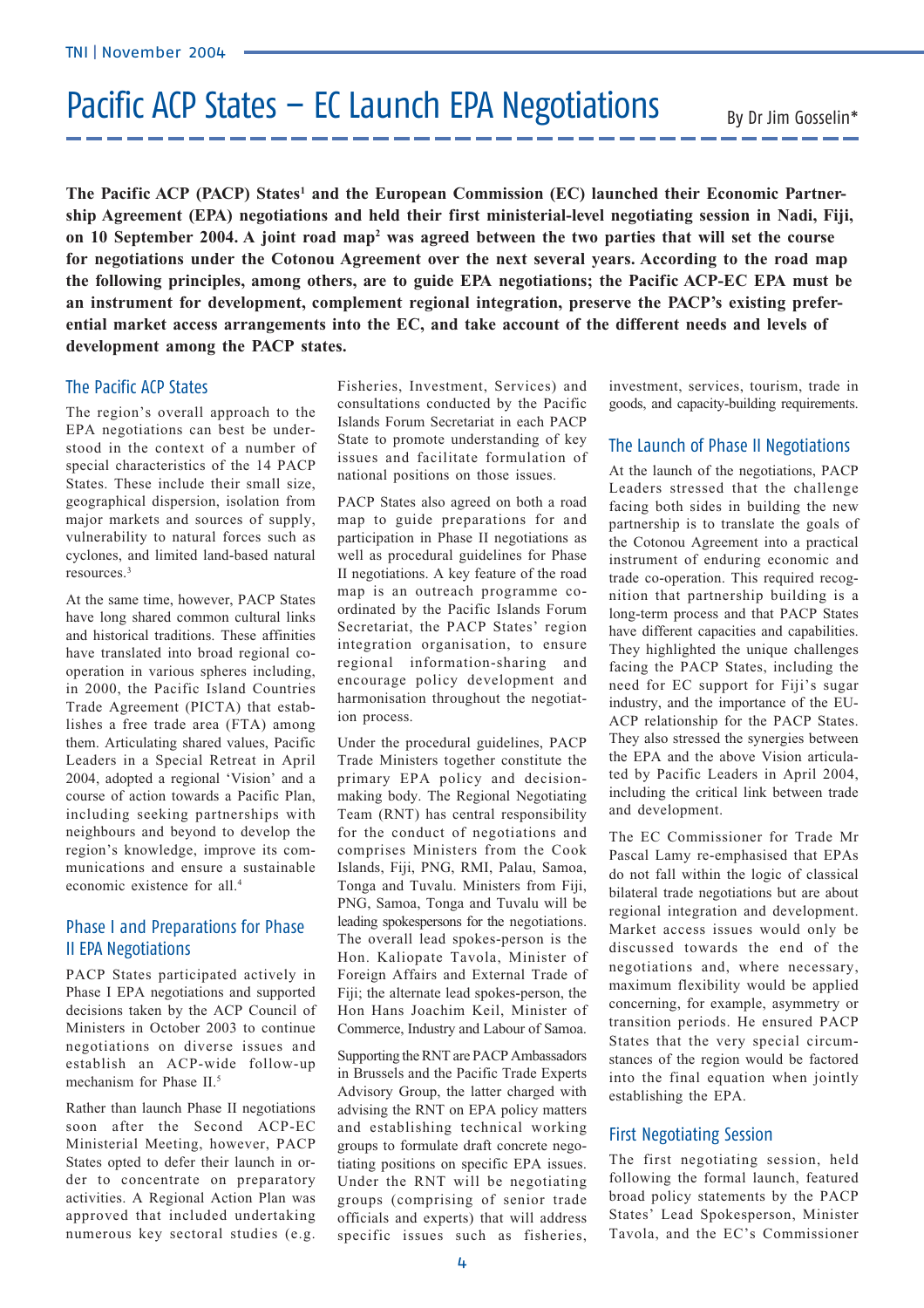Lamy, and approval of the road map which followed the same general structure as similar documents adopted in other ACP regions.<sup>6</sup>In his remarks, Minister Tavola observed that the PACP Group had consistently supported the overall ACP approach to the EPA negotiations, including deci-sions on continuation of all-ACP-EC discussions. He also outlined the region's main positions on the various issues considered of importance for the negotiations.Based on the Cotonou Agreement and the outcomes of the all-ACP – EC Phase I to date, it was agreed that the overall objectives of PACP-EC economic and trade co-operation would be the sustainable development of the PACP States, their smooth and gradual integration into the global economy and contributing to poverty eradication in the PACP States. To achieve the negotiating objectives, a number of key principles were identified, including the following:

#### **EPA: a development tool**

First, the EPA must be an instrument for development and the developmental dimension must be reflected in all areas of negotiations. An EPA would take into account the specific, special economic, social, environmental and structural constraints of the PACP States, as well as their capacity to adapt their economies to the EPA process.

The EPA should build on regional integration initiatives and the negotiations designed and sequenced to complement and support regional integ-ration processes and programmes, the harmonisation of region trade rules and the consolidation of the regional market. The pace of liberalisation of trade between PACP States and the EC would be "a function of the degree of regional economic integration and realised in a flexible and asymmetrical manner". Attention would also be paid to possible modalities for French Pacific Territories (French Polynesia, New Caledonia and Wallis and Futuna) to participate in the EPA should they wish to do so. If the Pacific EPA is well designed and properly implemented it could make a significant contribution to the successful establishment and operation of the region's FTA under the 2000 PICTA.

#### **Special and differential treatment**

It was also agreed that special and differential treatment (S&DT) under an EPA should be provided to all PACP States in a way that takes account of the particular vulnerabilities of Smaller Island States of the Forum<sup>7</sup> and LDCs

within the group, mirroring existing flexibility mechanisms under the PICTA. Both sides agreed that WTO-compatible new trading arrangements should encompass a variety of forms of S&DT, not just relating to longer transitional periods and technical assistance but also including provisions effectively addressing the PACP States' critical constraints of small size, dispersed land masses and populations, and isolation from major markets and sources of investment and supply for important economic inputs.

#### **Enhanced cooperation**

It was agreed to co-operate closely in identifying and furthering their common interests in international economic and trade co-operation, especially in the WTO and all areas relevant to the EPA negotiations. For the PACP States, key areas form the nucleus of the WTO's Small Economies Work Programme concerning which they are co-operating with CARICOM and the Indian Ocean Commission.

#### **Adjustment measures**

The joint road map recognises the PACP States' need for resources to assist them in meeting EPA adjustment costs. Thus, both sides have agreed on the need to seek financial assistance for projects and programmes to accompany EPA implementation in all of its facets.

#### **Coherence in trade negotiations**

A number of PACP States have obligations under the Pacific Agreement on Closer Economic Relations (PACER), an economic and trade co-operation treaty including both Australia and New Zealand, to enter into consultations with the latter States with a view to commencing FTA negotiations should the PACP States commence FTA negotiations with the EC. Three PACP States<sup>8</sup> also have most-favoured-nation obligations towards the US that might be triggered by an EPA. Given the significance of imports from those developed countries for their tariff revenues, PACP States are concerned about the potential negative implications of 'triggering' those obligations. Both sides agreed in the road map, therefore, that those implications would need to be reflected in all areas of the negotiations so that the EPA, "both as a stand alone Partnership Agreement as well as in the context of the [PACP] States' other trading commitments, cons-titutes a significant net contributor to the development of the [PACP] States".

#### **The Negotiation process**

Under the road map negotiations will take place at the Ministerial and Senior

Negotiators levels, with preparatory talks and drafting taking place at the technical level. Negotiations will be held in two stages: substantive negotiations (October 2004 – December 2006) and final negotiations, including legal drafting (January-December 2007). Both sides agreed to establish a Regional Preparatory Task Force to reinforce the close link between EPA negotiations and development cooperation as mandated by the Cotonou Agreement.

### Preparations for the Next Phase of Negotiations: Some Considerations

With the Launch completed, PACP States are intensifying their efforts to finalise detailed national negotiating positions and to incorporate them into a broad regional strategy on wide-ranging issues for EPA negotiation. While the potential benefits from that exercise and the conclusion of an historic EPA might be significant, the task will nevertheless tax stretched PACP administrations with limited res-ources to deal simultaneously with multifarious trade-related issues. In this context, it is important that constructive regional cooperation, facilitated by the Pacific Islands Forum Secretariat, help reap enormous benefits and contribute to the realisation of the Pacific Vision endorsed by leaders.

#### Endnotes

\* Multilateral Trade Policy Advisor, Pacific Islands Forum Secretariat.The views expressed are those of the author and should not be attributed either the Secretariat or to any Pacific ACP State. Contact author at jimg@forumsec.org.fj.

<sup>1</sup> The PACP States comprise the Cook Islands, Federated States of Micronesia (FSM), Fiji, Kiribati, Nauru, Niue, Republic of the Marshall Islands (RMI), Palau, Papua New Guinea (PNG), Samoa, Solomon Islands, Tonga, Tuvalu and Vanuatu.

2 Text of the Joint Road Map (hereinafter 'road map') and subsequent documents mentioned in this article can all be found at www.forumsec.org.fi

3 These are summarized in The Pacific ACP – EU Partnership: The Way Forward (2004). at www.forumsec.org.fj.

#### 4 footnote 2 above

5 See Joint Declaration of the Second ACP-EC Meeting at Ministerial Level, dated 2 October 2003 (www.acpsec.org/gb/press/jtdecla2oct.htm)

6 See europa.eu.int/comm./trade/issues/ bilateral/regions/acp/regneg\_en.htm

7 The 14 PACP States are all members of the Pacific Islands Forum

8 The FSM, RMI and Palau, see footnote 1.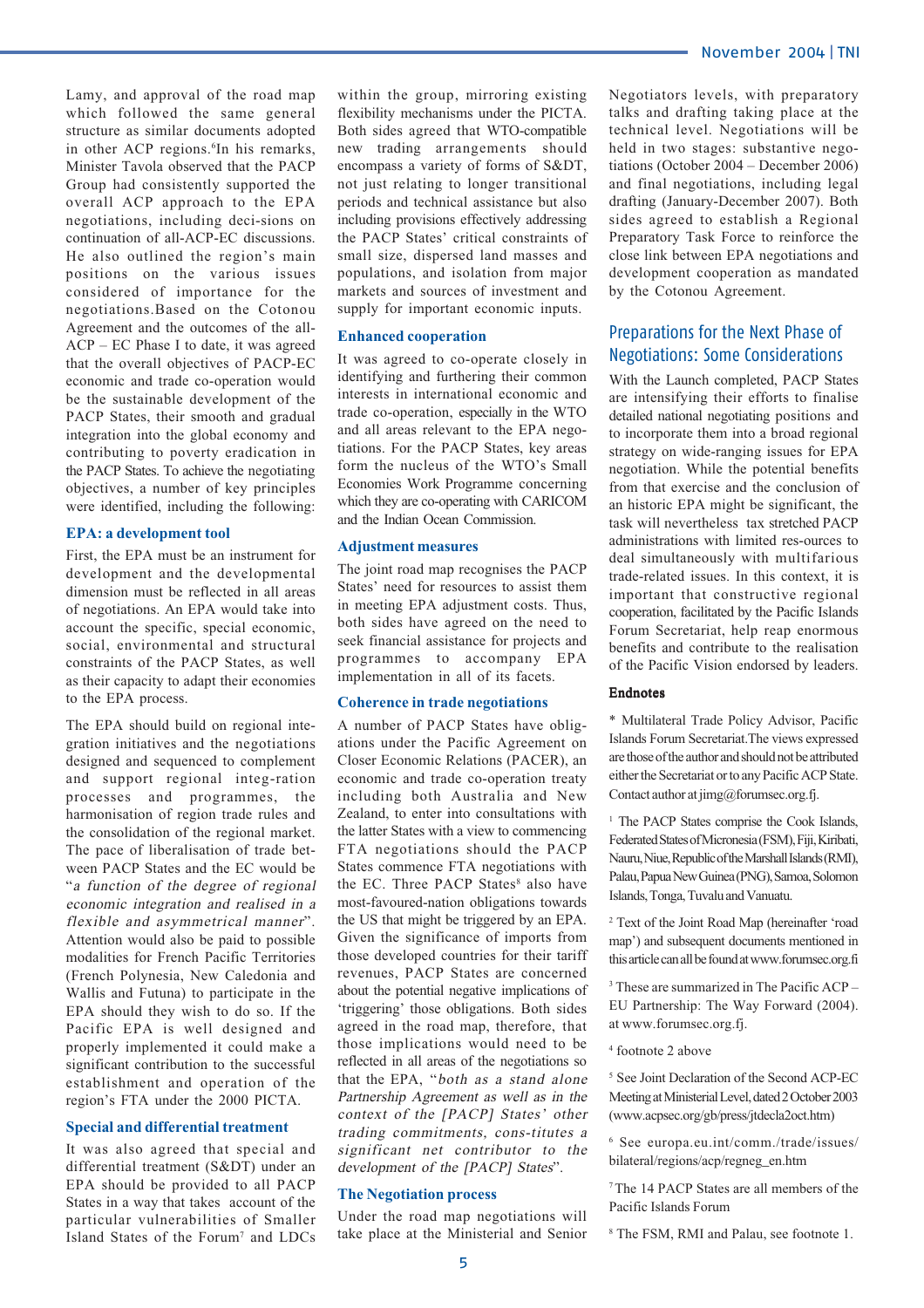## EPA Negotiations Update<br>By Melissa Julian, ECDPM

#### All-ACP-EU Level Discussions Held

The Joint ACP-EU Ministerial Trade Committee (MTC) met in Brussels on 27 October preceded by the first meeting of the ACP-EC Technical Monitoring Committee and the second ACP Technical Follow-up Group.<sup>1</sup> Commissioner Lamy and ACP Ministers endorsed a joint report prepared in the technical level meetings on the state of progress in economic partnership agreements (EPA) negotiations which shows that regional integration is the current focus of all regional discussions. A European Commission (EC) information note on the EPA process distributed at the meeting also identifies the following as current challenges; the need to consolidate ACP regional negotiating structures; strengthening dialogue with stakeholders; the need to better integrate trade and regional integration into national development strategies and cooperation activities; and to improve and accelerate capacity building measures so that ACP countries can participate and benefit from EPA negotiations.2

The ACP stressed that ensuring adequate, timely and effective EC support to strengthen their negotiating capacity, to build effective regional integration infrastructures and to offset the cost of adjustment were prerequisites to implementing trade liberalisation under EPAs. They called for an increase in future ACP funding and simplified implementation procedures to meet these broader needs. Commissioner Lamy restated the EC position that current European Development Fund (EDF) resources are fixed with little likelihood of EU Member States agreeing to increase these, though there was the possibility of re-orienting the focus of these resources. Lamy agreed that the question of EPA-related funding should be taken into account during the negotiations of the future financial instrument for the Cotonou Agreement and should be reflected in future ACP allocations and programming. The EC Commissioner stated his concern that the ACP erroneously placed too much emphasis on seeking EC public funding. Instead he viewed EPAs as leading to an improvement in the economic policy environment of ACP regions that would, inter alia, result in increased flows of private investment to tackle infrastructural needs. Lamy acknowledged ACP concerns about the complexity and timeliness of EDF procedures, but urged the ACP to use the existing flexibility within current procedures.

The parties reviewed the state of play in WTO negotiations. ACP Ministers expressed concern that negotiations on trade facilitation might be fast-tracked at the expense of issues that are paramount to the group's developmental agenda. They also highlighted the need to deepen the level of co-ordination of the G90 Group. There are plans to convene joint ACP/AU/LDC Ministerial in early 2005.

In the MTC meeting which preceded the joint meeting, the ACP Secretariat reported that due to the fact that urgent priority had to be given to the Cotonou Agreement Review now underway, the only all-ACP level work which has progressed is that on rules of origin. There have been two ACP expert level meetings and an initial study is expected to be undertaken in early 2005.

There has been no follow-up with the EC on initial discussions on dispute settlement procedures and the nonexecution clause.3 There has also been no discussion to date with the EC on trade related (non-Singapore issues) nor on the issues agreed for all-ACP level discussions.<sup>4</sup>

Two further issues were identified for consideration at an all-ACP level:

•Ensuring that the WTO definition of the level of "substantially all trade" product coverage to be liberalised and liberalisation transition periods are flexible enough to ensure EPAs are a tool for ACP development.

•Ensuring effective and improved EU market access at remunerative prices; providing support to build ACP capacity to comply with strict EU measures on sanitary and phytosanitary measures (SPS) and to overcome other technical barriers to trade (TBT) which would otherwise limit effective ACP market access given constantly eroding tariff preferences.

It is anticipated that the ACP Technical Follow-up Group will soon meet to discuss EPA issues of all-ACP concern in April 2005.

## Technical Level Discussions Begin in Central Africa

The first Regional Preparatory Task Force (RPTF) and a joint Contact Group meeting took place in Douala, Cameroun on 16 September, preceded by a meeting of CEMAC's Regional Negotiations Committee (RNC). Discussions focused on the working methods of the first specialised technical groups - SPS and TBT measures customs procedures, border protection and trade facilitation. Participants formulated an action plan which includes the creation of a regional market to ensure the effective movement of goods and a reference framework for the bilateral commitments for all trade measures. Technical work will be undertaken on all trade related issues and on trade in services. CEMAC called for the reinforcement of production capacities to be included in the EPA negotiations. The EC reaffirmed that this issue is not an area for negotiation, but can be discussed in the RPTF. The issue will be examined at the next joint meeting in Brussels.

## West Africa Also Starts Technical Level Discussions

At the first technical meetings held in Abuja, Nigeria on 21 and 22 September, it was decided to structure negotiations according to the following technical groups: on the questions connected to regional integration of the West African market (free trade area, customs union, trade facilitation, SPS and TBT measures); on trade-related issues (in particular competition, investment and intellectual property rights); on services; on agriculture and fisheries; on non-agriculture products; and on development questions.

This first phase of negotiations will examine the elements necessary to make progress in the regional integration process in West Africa. It will also include the definition of the general objectives to be achieved in the EPA negotiations in terms of trade measures and necessary supporting measures.

Joint technical meetings will take place in Brussels in December 2004. Senior officials will also meet in December 2004 to detail the work programme of 2005. These meetings will also report on the status of capacity building activities in the region.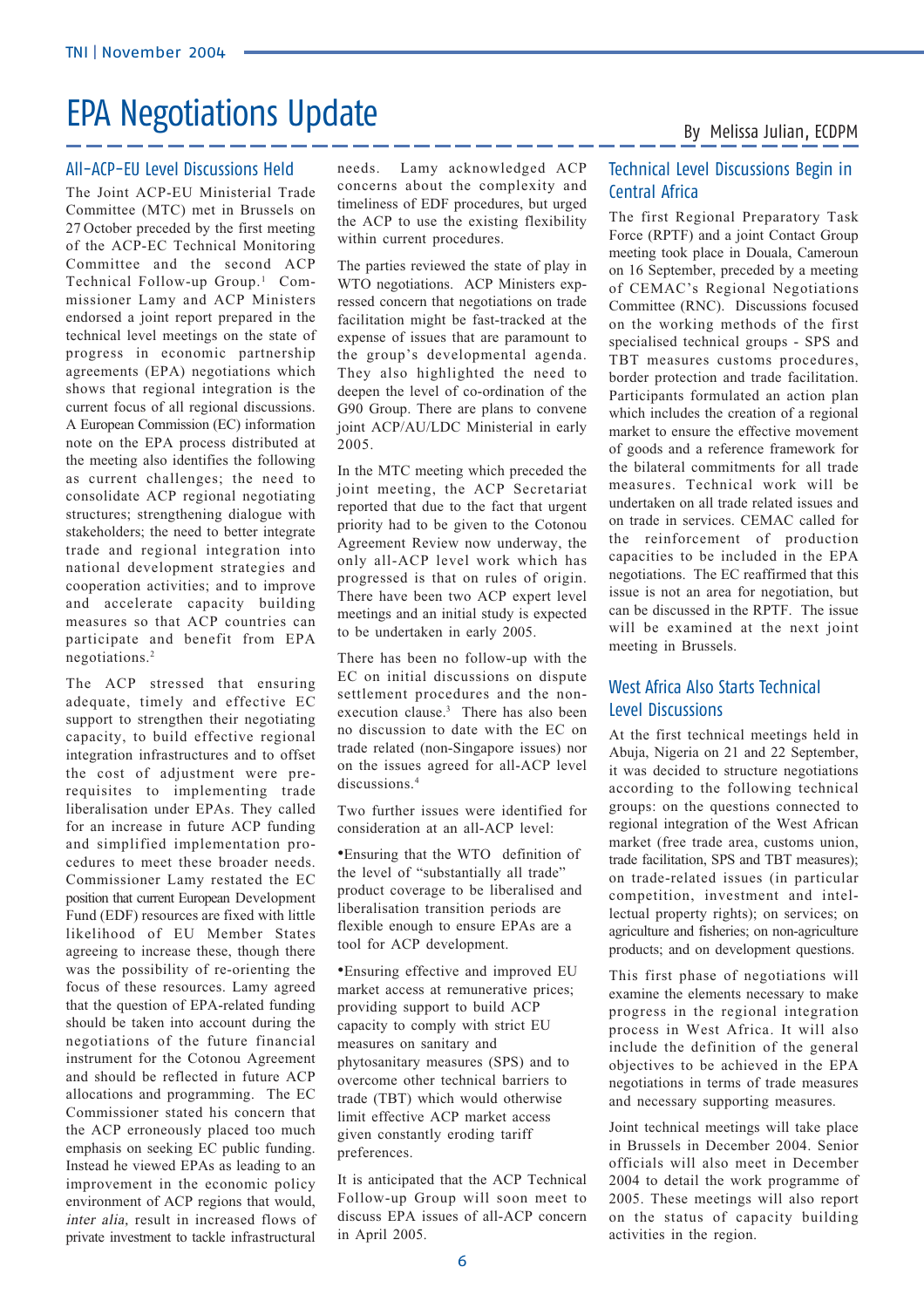## Pacific Region Still Preparing for Detailed Discussions<sup>5</sup>

The priority for 2004 will be to reach agreement on basic principles and elements to be integrated into an EPA. Regional integration issues will be given particular attention as they relate to the various subjects discussed under an EPA. The Terms of Reference for the negotiations will be formulated once studies are completed and a mandate given to negotiators based on these studies. Substantial negotiations can then begin in February 2005.

## The Caribbean Moves to Phase 2 of **Negotiations**

Negotiations are now in their second phase, which runs to September 2005, and seeks to attain convergence on the strengthening of CARIFORUM regional integration to be supported by an EPA. Both sides have agreed that the specific aim of EPA negotiations during this second phase will be to establish a common understanding on the priorities for support of Caribbean regional integration, identification of sources of assistance required for CARIFORUM capacity building and the targets to be attained by the commencement of implementation on January 1, 2008 and beyond.

The first meetings of the CARIFORUM and CARIFORUM-EC RPTF will be held on November 10 and 11. Modalities on the functioning of these bodies will be formally considered. The recommendations of the joint meeting will be presented for adoption at the second meeting of the CARIFORUM-EC Principal Negotiators which will take place in Barbados on November 12. This meeting will focus on identifying the priorities of CARIFORUM regional integration to be supported by EPA negotiations. The meeting will begin addressing the following clusters of issues: regional market access, services and investment, and trade-related areas.

The second meeting of Principal Negotiators will be immediately followed by the launch on November 13 of the Caribbean Network of Non-State Actors (NSAs) on EPA negotiations embracing private sector umbrella groupings, trade unions, farmers and consumer groups, NGOs, academics and parliamentarians. This body will provide a policy forum for the region's non-state actors to feed their positions into the EPA negotiations. It is anticipated that the initial meeting of the NSA network

will focus on institutional arrangements concerning the functioning of that body and an exchange of views on EPA negotiations with the CARIFORUM and EC Principal Negotiators.A CARIFORUM-EC Technical Session on Regional Market Access Issues is scheduled to be held in Jamaica in December.

## SADC Continues the Process of Establishing its Priorities

An informal joint technical meeting was held in Brussels on 1 October which initiated discussions on priority areas for negotiations. Concrete proposals on priorities are anticipated soon which will be discussed at the first Ambassadorial-EC senoir official level negotiators meeting in Brussels the first week of December. That meeting will seek to develop a general understanding of the framework for the negotiations, define the list of priorities, develop an indicative schedule for the negotiations and agree on the terms of reference and members of the RPTF.

## ESA Negotiations Continue

The ESA Regional Negotiating Forum met in Madagascar from 18-20 October. The meeting concentrated on issues related to the development cluster of the EPA negotiations. It considered future funding requirements for the ESA region, accessibility of EDF funding and future perspectives for this linked to the impact the EU external policies will have on the EU ACP relationship

The COMESA Secretariat presented a paper on regional integration and EPAs, which also addressed EPAs in relation to the WTO, the EU's Everything But Arms (EBA) initiative for LDCs, and the EU's Toolbox.6 A detailed discussion followed, which included the efficacy of negotiating an EPA as ESA or as COMESA. It was agreed that this should also be raised as an agenda item at the next ESA Council of Ministers meeting.

The COMESA Secretariat presented papers on the Adjustment Facility, the Infrastructure Fund and use of Intellectual Property Rights as a development tool. This was followed by a paper from ECDPM on funding arrangements for ACP. It was also agreed that the National Development and Trade Policy Forums (NDTPFs) would work on these issues (inland fisheries, development issues, agriculture and SPS and IPRs) so that they could also contribute to the discussions and possibly also present papers at the RNF.

At the second meeting of the joint RPTF, ESA presented its Fisheries Framework Agreement (FFA) proposals. The EC sought clarity on the nature of the paper and on the relationship between the EPA and the FFA and the link to development co-operation. Technical discussions on the Adjustment Facility and Infrastructural Fund are on-going with the EC as are discussions on regional integration and the Toolbox. The next ESA RNF meeting will be held in the Seychelles in March/April 2005.

#### Endnotes

<sup>1</sup> The mandate and composition of the MTC is set out in the Cotonou Agreement's Article 38 and the October 2003 Joint ACP-EC Ministerial report on All-ACP Phase of EPA negotiations.

2 All documents are available at http://tradeinfo.cec.eu.int/doclib/cfm/ doclib\_section.cfm?sec=148&lev=2&order=date

3 See TNI Vol. 3, no. 4, July 2004.

4 Issues agreed at the first meeting of the ACP Technical Follow-Up Group in January 2004 adjustments costs of fiscal, balance of payments, economic and social implications of EPAs; flanking measures for regional integration; financial support; trade-related issues (Singapore issues only); Commodity Protocols; data protection; current payments and capital movements.

5 See lead article in this issue of TNI.

6 http://europa.eu.int/comm/trade/bilateral/acp/ toolbox\_en.htm

## **Trade Negotiations Insights**

#### **Published by**

- International Centre for Trade and Sustainable Development Tel : + 41 22 917 84 92 E-mail : cbellmann@ictsd.ch Web : www.ictsd.org

- European Centre for Development Policy Management Tel: + 31 43 350 29 00 E-mail: tni@ecdpm.org



**ICTSD** 

Web: www.ecdpm.org



#### **Editorial Team:**

- Christophe Bellman, Ricardo Meléndez-Ortiz and Yvonne Apea: ICTSD
- Sanoussi Bilal and Sophie Houée: ECDPM

This bimonthly publication is made possible through the financial contribution of the Government of the United Kingdom (DFID) and the Swiss Development Cooperation (SDC).

> Trade Negotiations Insights © ISSN 1682-6744